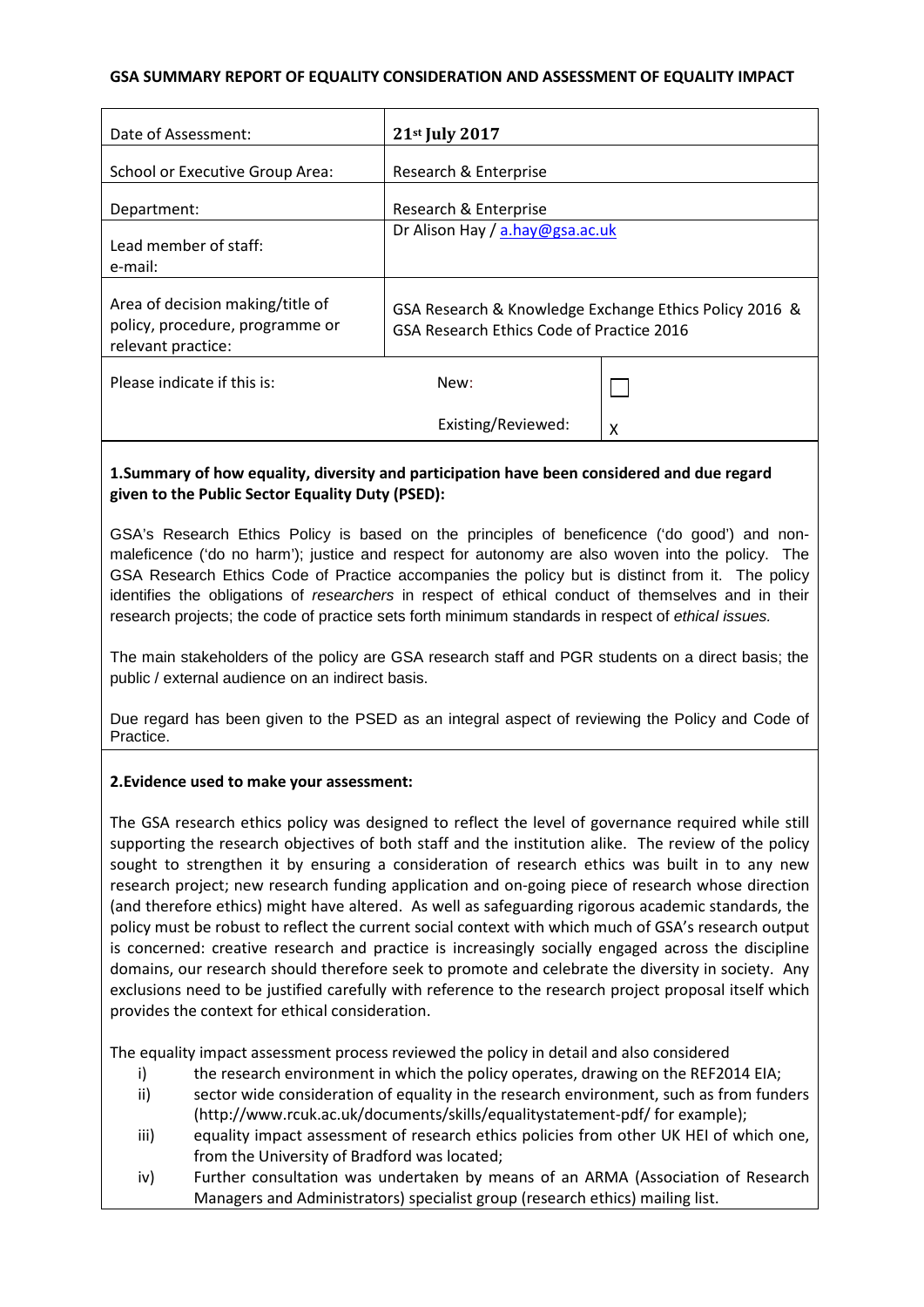# **3.Outline any positive or negative impacts you have identified:**

# **Positive impact**

- The policy covers all research staff and PGR students across the institution. We use the term 'researcher' throughout out the policy to maintain neutrality across all protected characteristics and stage of career or mode of research enquiry. The policy is intended to be as inclusive as possible;
- Use of gender pronouns is avoided using the term 'researcher' maintains gender neutral language throughout;
- We also make specific reference to pedagogic research the possible inequalities in power relationships we felt to be significant and therefore we carved a specific sub clause out in the policy to take account of this;
- Whilst the GSA Research Ethics Sub Committee is committed to meeting once per year in person, the procedure for assessing research ethics applications is free from the constraints of timetabled meetings to ensure a timely and open service for all researchers, thus not disadvantaging part time staff or students;
- The Code of Practice is intended to ensure that research is free from harm, is balanced and that both researcher and research participants are protected. Specific reference to balance is made is 3.5 with the additional stipulation that no portion of society should be unreasonably burdened for example, continually working with children from a particular school;
- The Code of Practice requires researchers to make provision for participant's abilities e.g. take consent orally if a potential participant is visually or physically impaired, take account of differences in language skills etc. This is actively monitored by the Research Developer.

No evidence of negative equality impact was identified however the potential to support and extend positive impact was identified in the following areas:

- Ensure that issues of equality arising within an active research context are are monitored and reported for consideration by the GSA Research Ethics Sub- Committe
- Compliance with the policy requires the ability to understand the concepts and actions required on the part of researcher and supervisors, further support and development with regard to equality may support this ;
- The GSA Research Ethics Sub Committee is comprised of senior members of staff with significant research experience. The EIA for REF2014 Code of Practice indicated that female members of staff faced a greater barrier to achieving research seniority, potentially excluding them from being a member of the sub committee. Consideration of mechanisms to achieve a more diverse membership of the Research Ethics Sub Committee would support Its activities.

| <b>Action</b>                                                                                                | <b>Equality Impact</b>                                                                                                          | Person responsible                               | <b>Time frame</b>                                              |
|--------------------------------------------------------------------------------------------------------------|---------------------------------------------------------------------------------------------------------------------------------|--------------------------------------------------|----------------------------------------------------------------|
| (A) Implement research<br>ethics training for staff<br>which will be i) on VLE; ii)<br>face to face delivery | Mainstream relevance<br>and application of<br>equality in consideration<br>of ethics will contribute<br>to delivery of the PSED | <b>Head of Research and</b><br><b>Enterprise</b> | 50% upskilled by end<br>of academic year 2018,<br>100% by 2019 |
| (B) Ensure Research<br>Ethics Sub Committee is<br>balanced for i) gender; ii)<br>career stage                | Advancing equality for<br>women in research.                                                                                    | Head of Research and<br>Enterprise               | End of Semester 2<br>academic year 2017 - 18                   |

# **4.Actions you have taken or planned as a result of your findings:**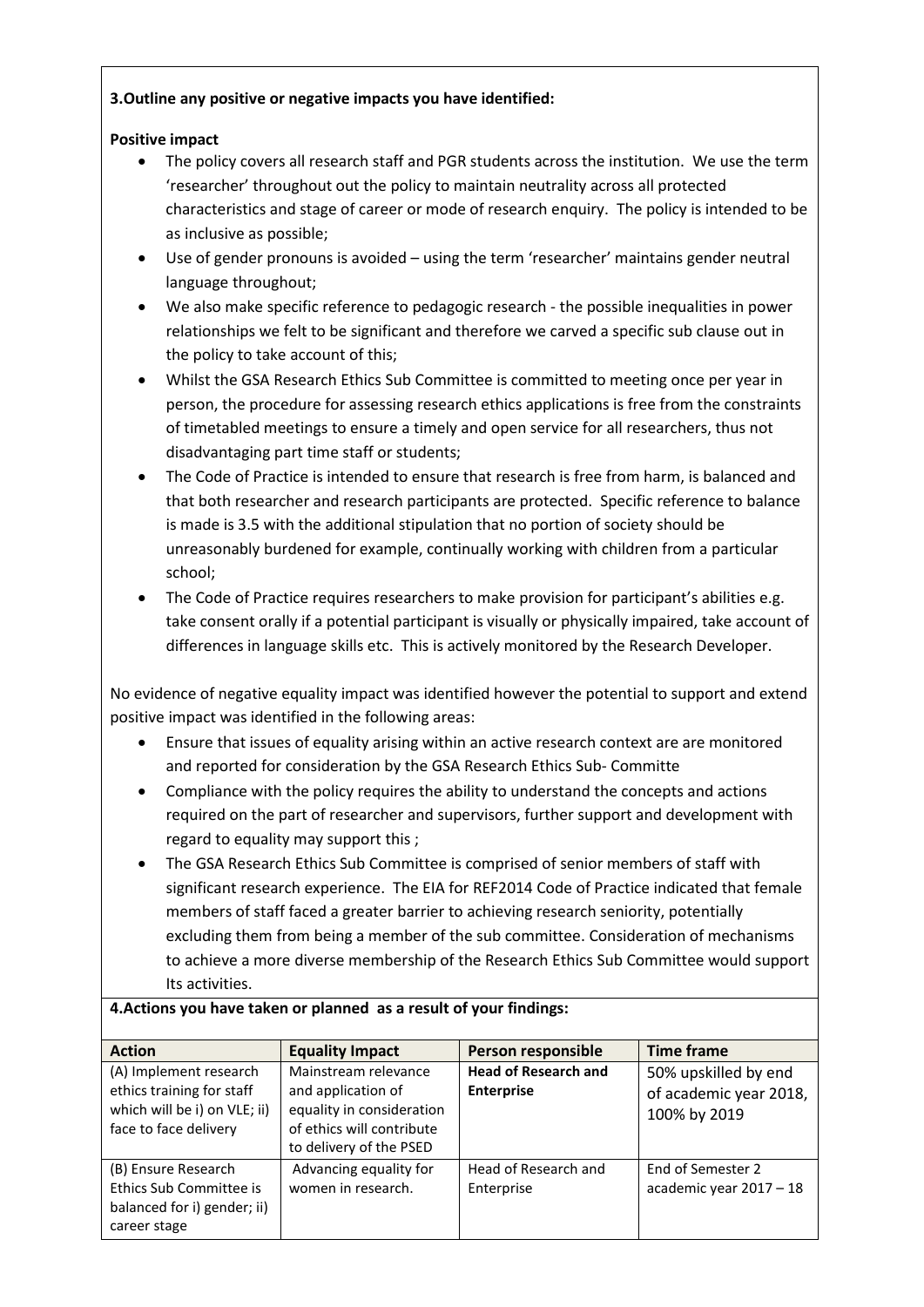| (C) Monitor equality     | Evidence base for         |                      | End of Semester 2 in    |
|--------------------------|---------------------------|----------------------|-------------------------|
| related concerns arising | development of policy     | Head of Research and | academic year 2017 - 18 |
| under the policy and     | and Practice in relation  | Enterprise           |                         |
| report as part of a      | to equality related areas |                      |                         |
| standing agenda item     | in the research           |                      |                         |
| with GSA Research Ethics | environment.              |                      |                         |
| Sub Committee            |                           |                      |                         |

## **5. Where/when will progress and the outcomes of your actions be reported and reviewed:**

All actions will be reported to i) GSA Research Ethics Sub Committee and ii) GSA Research and Enterprise Committee.

**6. How will your actions and intended outcomes contribute to the delivery of GSA's equality outcomes:**

The actions herein are intended to contribute towards equality outcome 5 from the 2017 – 21 plan, *an increased number of people from diverse ethnic and cultural backgrounds contributing to learning, teaching and research at GSA and engaging with diverse local communities.*

And to a lesser extent equality outcome 2 by virtue of our policy impacting upon the PGR student community: *An inclusive and accessible environment in which the diverse needs of students are systematically anticipated and provided for.*

#### **The outcome of your assessment:**

| No action (no potential for negative or positive impact) |  |
|----------------------------------------------------------|--|
| Action to remove barriers/mitigate negative impact       |  |
| Action to promote positive impact                        |  |

## **Sign-off, authorisation and publishing**

#### **Review Lead**

| Name      | Dr Alison Hay               |
|-----------|-----------------------------|
| Position  | Research Developer          |
| Signature | 1<br>$\mathcal{A}$ lson     |
| Date      | 7 <sup>th</sup> August 2017 |
|           |                             |

#### **Executive Lead**

| <b>Name</b> | <b>Colin Kirkpatrick</b>               |
|-------------|----------------------------------------|
| Position    | <b>Head of Research and Enterprise</b> |
| Signature   | Gwleg Nuck                             |
| Date        | 8/8/17                                 |